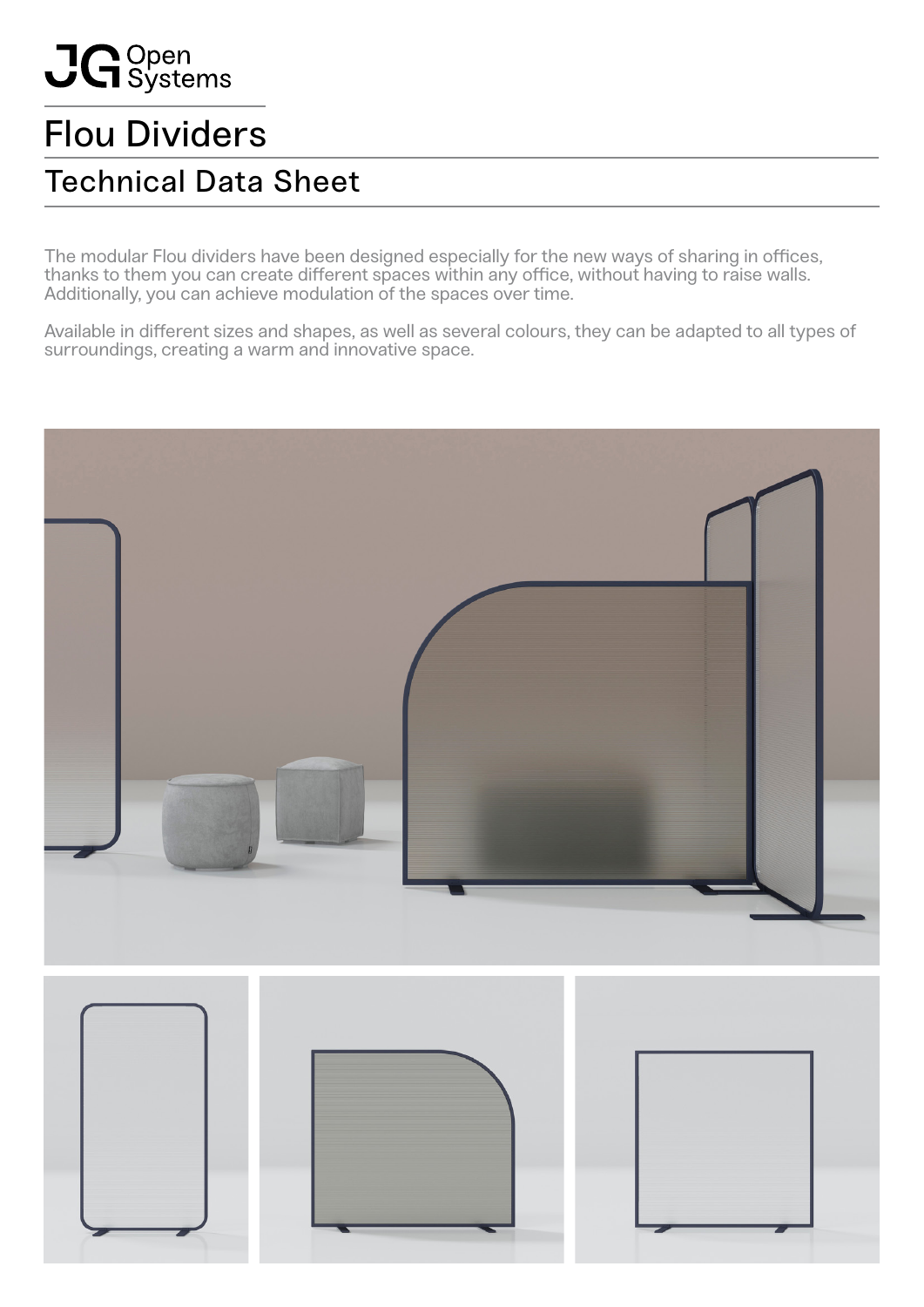JG <sup>Open</sup><br>UG Systems

## Typology

In order to cover the current needs of offices, different models have been designed that adapt themselves to all spaces. We have 4 different models:



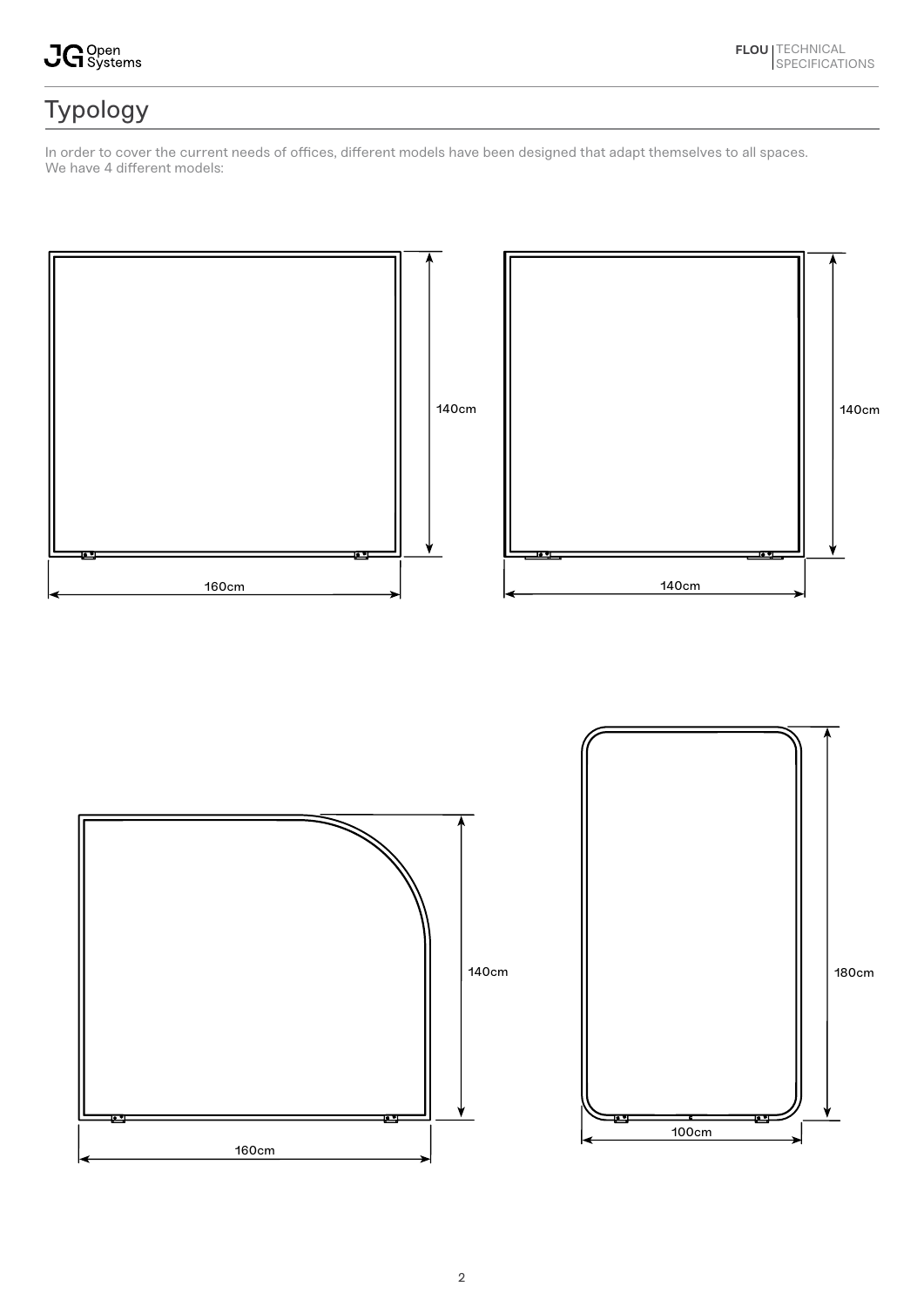### **Material**

25 x 25mm section square steel tube, bent and welded. Available finish: Matt Black (NM).

#### Feet

10mm sheet metal feet, laser cut. Thanks to the material out of which they are made, and how it is joined to the frame, sufficient rigidity is conveyed to the panel to stay straight in all conditions. The finish is the same as the structure, Matt Black (NM).

#### Panel

Panels made of 10mm transparent cellular polycarbonate. This material gives the set a warm and modern touch. Fire retardant material according to EN13501-1, manufactured according to EN 16153, in addition to absorbing harmful UV radiation. Available in 2 finishes: colourless and bronze.

NOTE: none of the 2 finishes is completely transparent, due to the geometry of the panel a distortion effect is generated, preventing a clear view through it.

## Assembly

The dividers are delivered semi-assembled; only the feet need to be screwed to the frame with the 8 screws for complete functionality.







**FLOU** | TECHNICAL

SPECIFICATIONS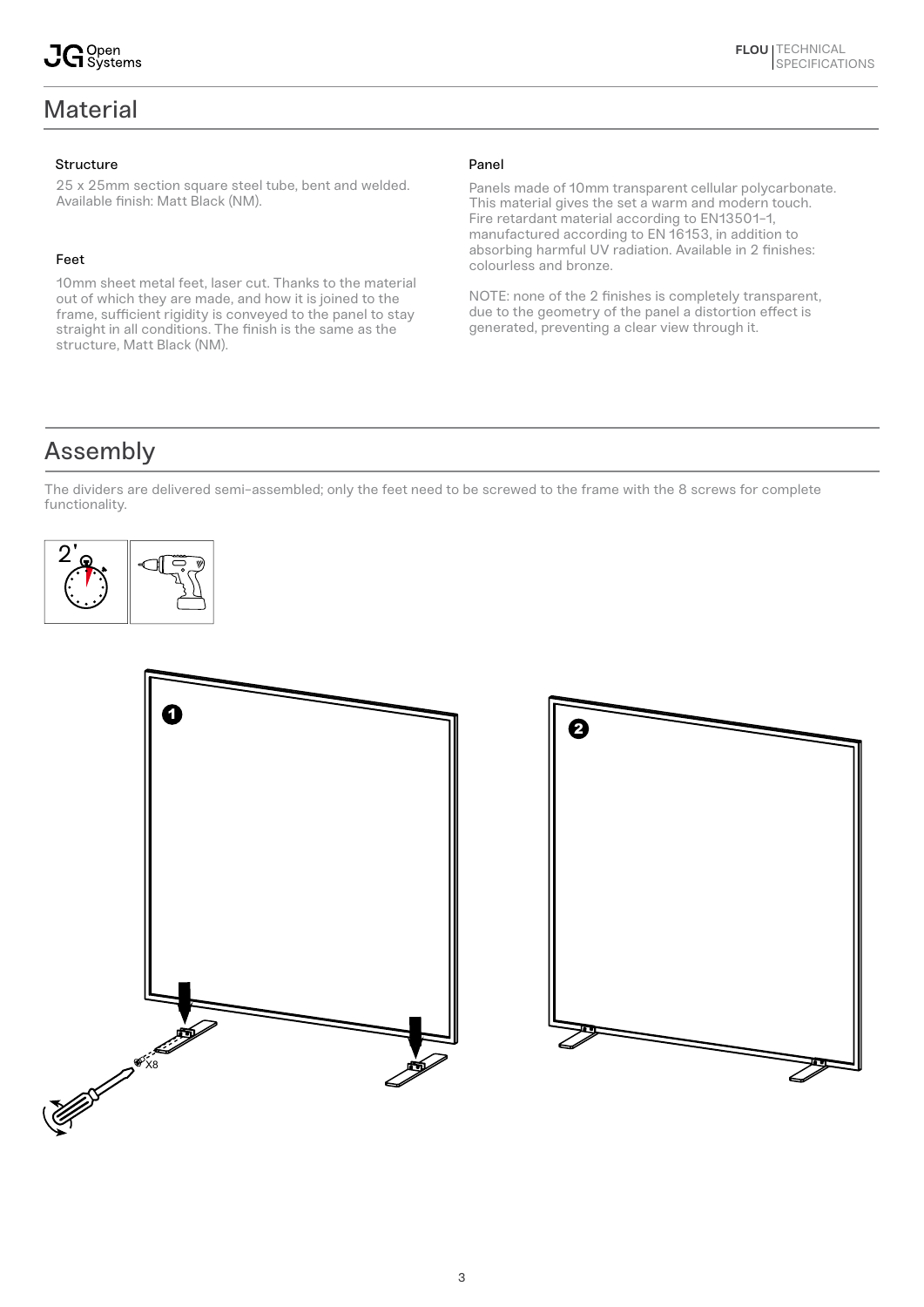## Accessories

To complement the series, a set of joint pieces have been designed, printed using 3D technology, which help to create spaces by joining panels.

There are 2 models: a specific one for joining dividers in a straight line, an another one for joining dividers at a 90-degree angle. There is no limit to the spaces that can be created, since you can combine the 2 pieces to create different spaces.



## Packing

In order to minimise the environmental impact of the packing material, in this case, corner pieces of combined material (cardboard and EPS) will be used for all corners, while polyethylene foam will be used for the rounded corners. All this is packaged in 30- or 35-micron gauge plastic for total protection.

## Finishes





BR Bronze

IR Colourless

Cellular Polycarbonate and a structure Metallic Structure



NM Matt Black